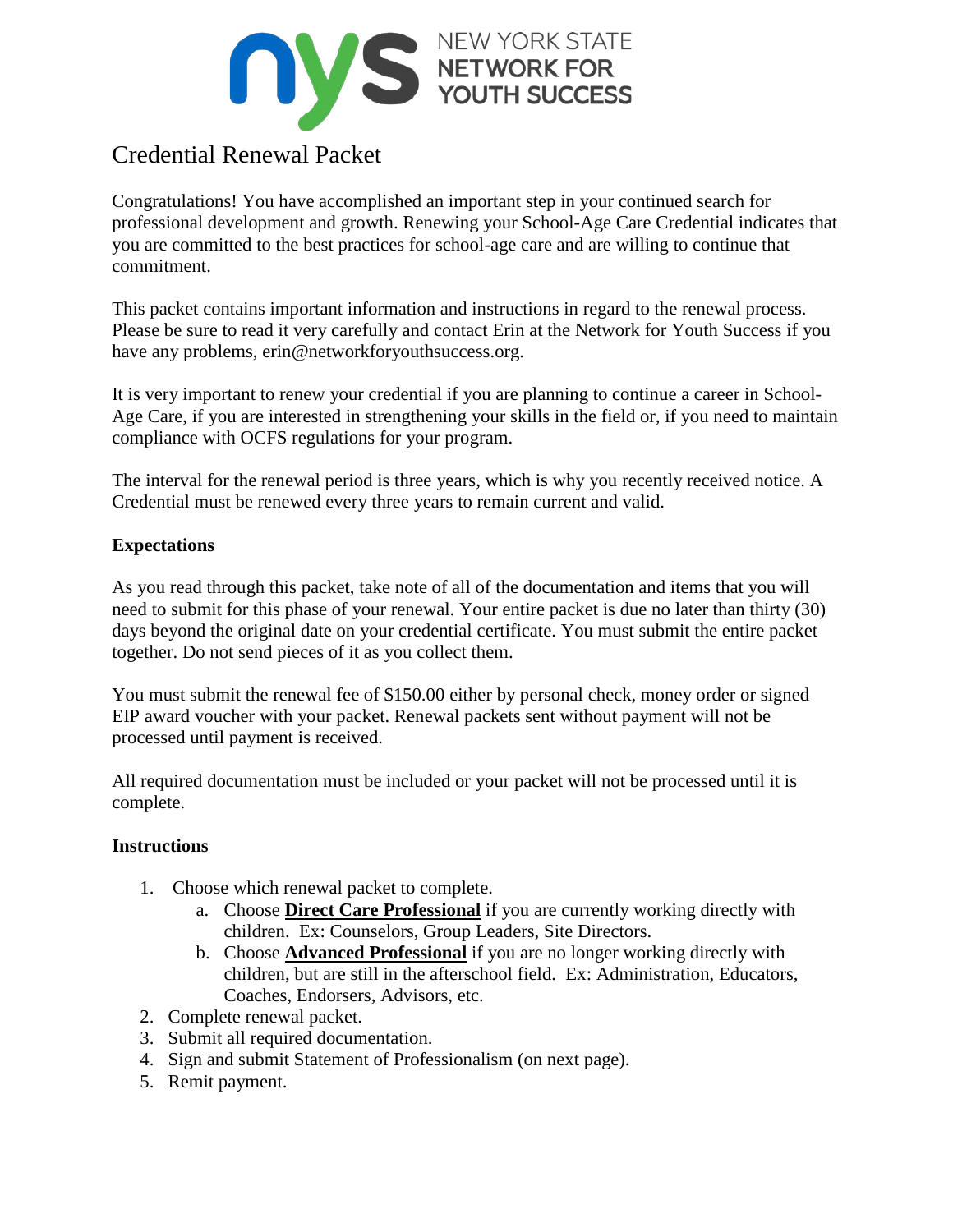

Use the School-Age Care Credential Renewal Documentation section of this packet to complete the required work.

When this is complete, send in the entire section, the required documents, the signed Statement of Professionalism and payment to the following address:

New York State Network for Youth Success 991 Broadway, Suite 2015 Albany, NY 12204

#### **Payments should be made out to: AfterSchool Works! NY**

If you have any questions regarding the documentation you may contact New York State Network for Youth Success at 518.486.8567.

Please read and sign the following **Statement of Professionalism**:

| "I have read and met all the requirements of the School-Age Care Credential Renewal System. |  |  |  |  |
|---------------------------------------------------------------------------------------------|--|--|--|--|
|                                                                                             |  |  |  |  |

I understand that individuals convicted of a crime involving child abuse or maltreatment are ineligible to apply for or hold the School-Age Care Credential.

I have read and understood the *National AfterSchool Association Code of Ethics*.

If I am awarded a renewal of my School-Age Care Credential, and the right to use the title Credentialed School-Age Care Professional, I agree to meet the standards of the New York State School-Age Care Credential to the best of my abilities and to conduct myself in a professional and ethical manner.

Failure to meet the New York State School-Age Care Credential standards and/or conduct myself in a professional and ethical manner may result in revocation of my School-Age Credential Certification.

All responses on this renewal application are true to the best of my knowledge.

All documentation submitted is my own."

| Signature: |
|------------|
|------------|

 $\Box$  Date:

Name (Please Print): \_\_\_\_\_\_\_\_\_\_\_\_\_\_\_\_\_\_\_\_\_\_\_\_\_\_\_\_\_\_\_\_\_\_\_\_\_\_\_\_\_\_\_\_\_\_\_\_\_\_\_\_\_\_\_\_\_\_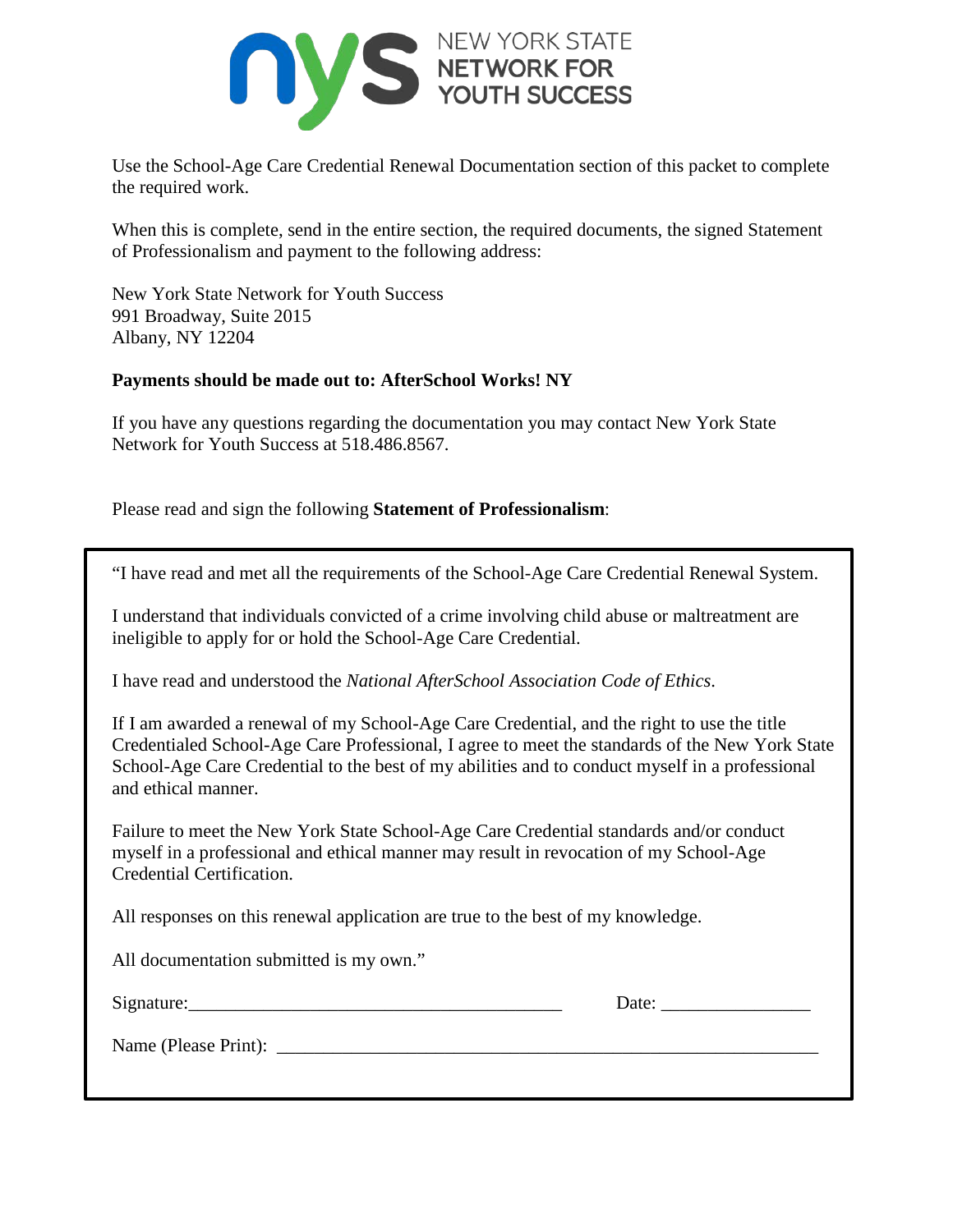

# School-Age Care Credential Renewal Documentation **DIRECT CARE PROFESSIONALS**

#### **Renewal Candidate Information**

|        |             | State: | $\overline{\mathrm{Zip: }}$ |
|--------|-------------|--------|-----------------------------|
| Phone: | Work Phone: |        |                             |

# Required Documentation

#### 1. **Comprehensive description of work experience for the past three (3) years**

It is expected that the majority of your work experience over the past three (3) years has been in the field of school-age care. Note variations in your employment (unemployed, change of jobs etc.). Any of these variations should be described and will be considered during the review of the application. (Attach additional pages if necessary.)

| Place of Employment        |              | Dates of Employment |          |  |
|----------------------------|--------------|---------------------|----------|--|
| Address                    |              |                     |          |  |
| City                       | <b>State</b> |                     | Zip Code |  |
| Supervisor's Name<br>Phone |              |                     |          |  |
| Title                      |              |                     |          |  |
| Responsibilities           |              |                     |          |  |
|                            |              |                     |          |  |
|                            |              |                     |          |  |

# 2. **Current First Aid and Adult-Child CPR Certification**

Provide documentation of your certification, either by a photocopy of your certificates or a letter from the training agency with your name on it.

#### 3. **Child Abuse and Maltreatment Training**

Submit a photocopy of a current Child Abuse and Maltreatment Prevention training certificate to demonstrate that you are updated on this issue as a mandated reporter.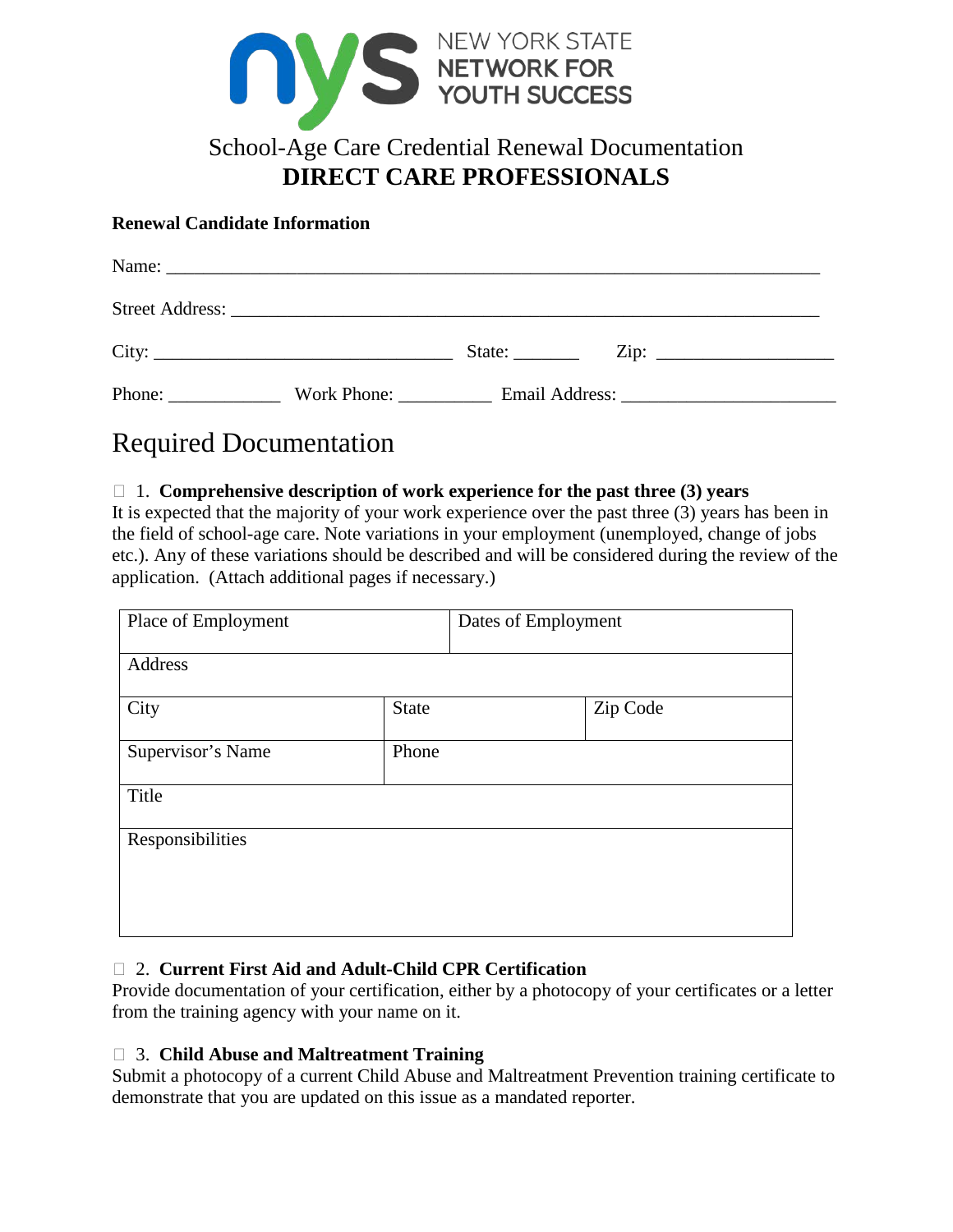

### 4. **Professional Membership – New York State Network for Youth Success**

In order to renew your credential, you must currently be a member of New York State Network for Youth Success. Submit a photocopy of your New York State Network for Youth Success membership certificate indicating that you have maintained membership in order to stay up-todate with the latest research, information, professional development opportunities, and to have access to a networking group of colleagues and fellow-professionals. *\*Please note: upon your next renewal, you will be required to show proof you maintained membership throughout the three year period.*

#### 5. **Proof of Work in Afterschool**

Submit a letter from your most current supervisor, professional peer, or board member that indicates your work experience - paid or unpaid.

#### 6. **Proof of Registration in the Aspire Registry**

#### **7. Letter of Recommendation**

Submit a letter from a school-age care professional, colleague, or supervisor who can knowledgeably speak to your competence in the field of school-age care or SACC program development, giving specific examples.

#### **8. Updated Resume**

Submit a photocopy of your up-to-date resume.

#### **9. Professional Development Documentation**

- \_\_\_ 1.5 Continuing Education Credits per year, or
- \_\_\_ 3 College Credits related to the field or leading to a degree in the field per year, or
- \_\_\_ 20 training hours per year, for a total of 60 hours over the last three years.

*Use the sheets on the following pages to create a comprehensive list of trainings, workshops, classes, etc. attended. Copies of transcripts and/or certificates must accompany the list. Continuing Education Units or CEU's*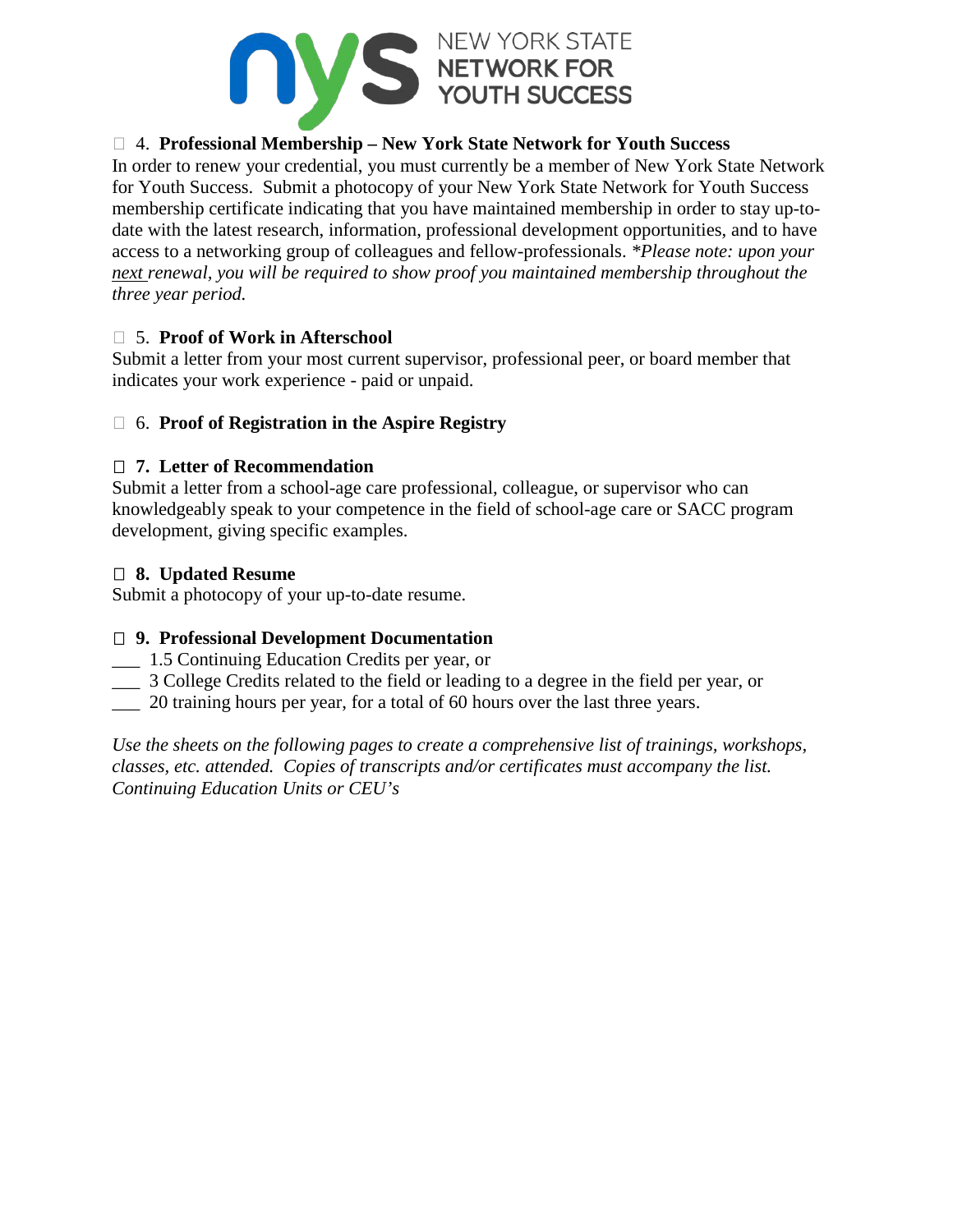

## Professional Development Hours

| Year One Following Credential Award                                               |  |  |  |  |
|-----------------------------------------------------------------------------------|--|--|--|--|
| <b>Professional Development Course</b><br><b>Training Hours</b><br>Date Completed |  |  |  |  |
|                                                                                   |  |  |  |  |
|                                                                                   |  |  |  |  |
|                                                                                   |  |  |  |  |
|                                                                                   |  |  |  |  |
|                                                                                   |  |  |  |  |
|                                                                                   |  |  |  |  |

| <b>Year Two Following Credential Award</b> |                |                       |  |  |
|--------------------------------------------|----------------|-----------------------|--|--|
| <b>Professional Development Course</b>     | Date Completed | <b>Training Hours</b> |  |  |
|                                            |                |                       |  |  |
|                                            |                |                       |  |  |
|                                            |                |                       |  |  |
|                                            |                |                       |  |  |
|                                            |                |                       |  |  |

| Year Two Following Credential Award                                               |  |  |  |  |
|-----------------------------------------------------------------------------------|--|--|--|--|
| <b>Training Hours</b><br>Date Completed<br><b>Professional Development Course</b> |  |  |  |  |
|                                                                                   |  |  |  |  |
|                                                                                   |  |  |  |  |
|                                                                                   |  |  |  |  |
|                                                                                   |  |  |  |  |
|                                                                                   |  |  |  |  |

### **CEUs**

| <b>Selected Year Following Initial Credentialing</b> | Continuing<br><b>Education Units</b><br>Received |
|------------------------------------------------------|--------------------------------------------------|
| Year One Training Program:                           |                                                  |
| Year Two Training Program:                           |                                                  |
| Year Three Training Program:                         |                                                  |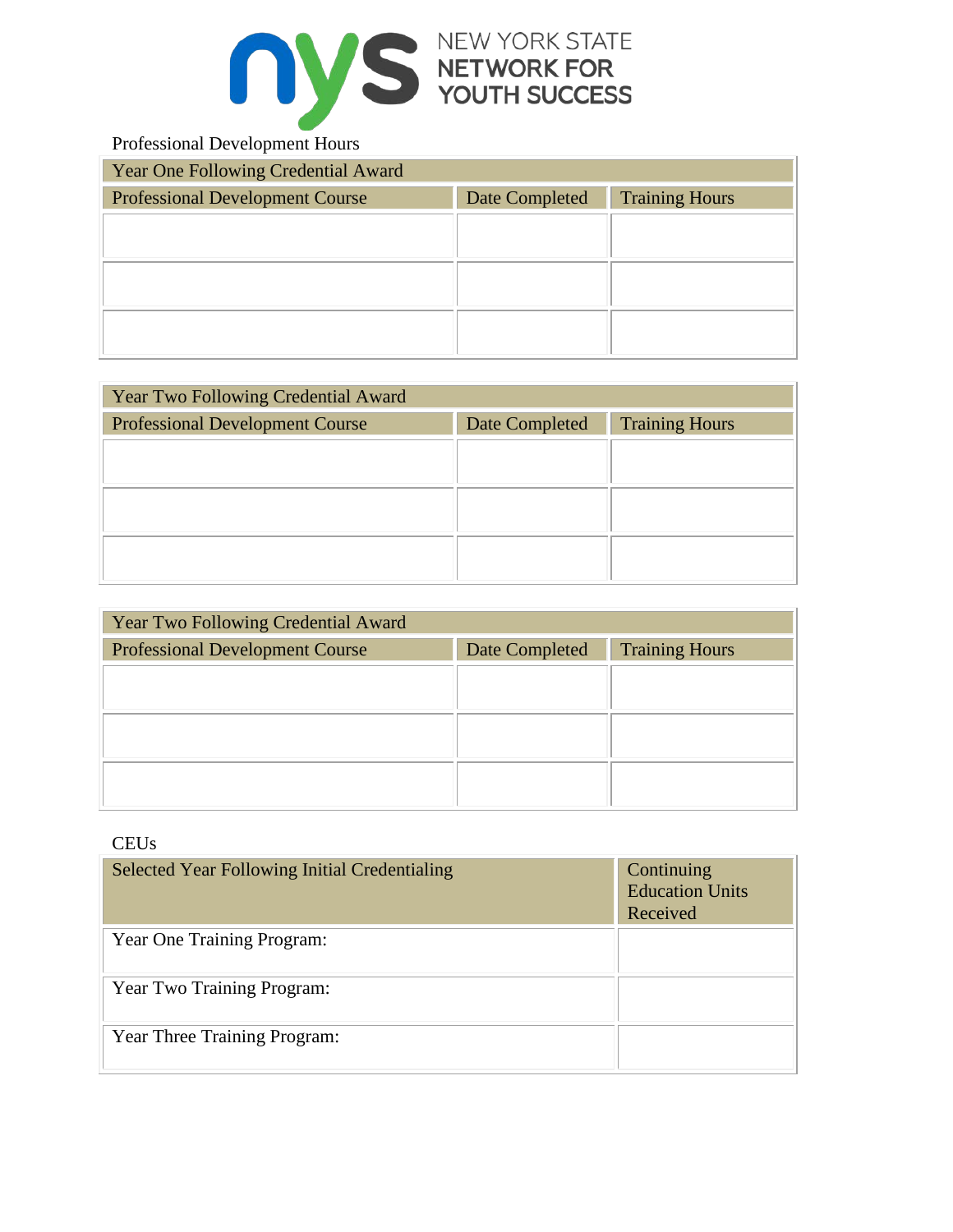

#### College Credit Courses

| College or<br>University | <b>Course Title</b> | <b>Credit Hours</b> | Date<br>Completed | Grade |
|--------------------------|---------------------|---------------------|-------------------|-------|
|                          |                     |                     |                   |       |
|                          |                     |                     |                   |       |
|                          |                     |                     |                   |       |
|                          |                     |                     |                   |       |
|                          |                     |                     |                   |       |
|                          |                     |                     |                   |       |

# **10. Three Year Professional Development Plan**

Provide an update at least 50% *(14 or more)* of short- and long-term goals identified during your Assessment Visit and recorded on Form 6.4 Candidate Profile (first time renewal is based on goals recorded on Form 6.4; subsequent renewal goals are based on the previous renewal packet.) **Use the format below to complete your professional development plan, attach additional pages.**

- 1). Skill Area Goal: \_\_\_\_\_\_\_\_\_\_\_\_\_\_\_\_\_\_\_\_\_\_\_\_\_\_\_\_\_\_\_\_\_\_\_\_\_\_\_\_\_\_\_\_\_\_\_\_\_\_\_\_\_\_\_\_\_\_\_\_\_
- 2). What You Have Done? \_\_\_\_\_\_\_\_\_\_\_\_\_\_\_\_\_\_\_\_\_\_\_\_\_\_\_\_\_\_\_\_\_\_\_\_\_\_\_\_\_\_\_\_\_\_\_\_\_\_\_\_\_\_\_\_
- 3). What Results Have You Recorded? \_\_\_\_\_\_\_\_\_\_\_\_\_\_\_\_\_\_\_\_\_\_\_\_\_\_\_\_\_\_\_\_\_\_\_\_\_\_\_\_\_\_\_\_\_\_

For first-time-renewals, additionally provide an update report about any skill areas that received any 'needs more training' votes as recorded on your Credentialed Professional Profile.

- 1). Skill Area Needing More Training: \_\_\_\_\_\_\_\_\_\_\_\_\_\_\_\_\_\_\_\_\_\_\_\_\_\_\_\_\_\_\_\_\_\_\_\_\_\_\_\_\_\_\_\_\_\_
- 2). Training Received: \_\_\_\_\_\_\_\_\_\_\_\_\_\_\_\_\_\_\_\_\_\_\_\_\_\_\_\_\_\_\_\_\_\_\_\_\_\_\_\_\_\_\_\_\_\_\_\_\_\_\_\_\_\_\_\_\_\_\_
- 3). What Results Have You Recorded? \_\_\_\_\_\_\_\_\_\_\_\_\_\_\_\_\_\_\_\_\_\_\_\_\_\_\_\_\_\_\_\_\_\_\_\_\_\_\_\_\_\_\_\_\_\_
- 4). What You Have Done to Improve your Skills is this Area? \_\_\_\_\_\_\_\_\_\_\_\_\_\_\_\_\_\_\_\_\_\_\_\_\_\_\_

#### **10. Commitment to Professionalism**

Create short- and long-term goals for 14 Skill Areas for the next three years. Use the worksheet (4.4) provided on the next page.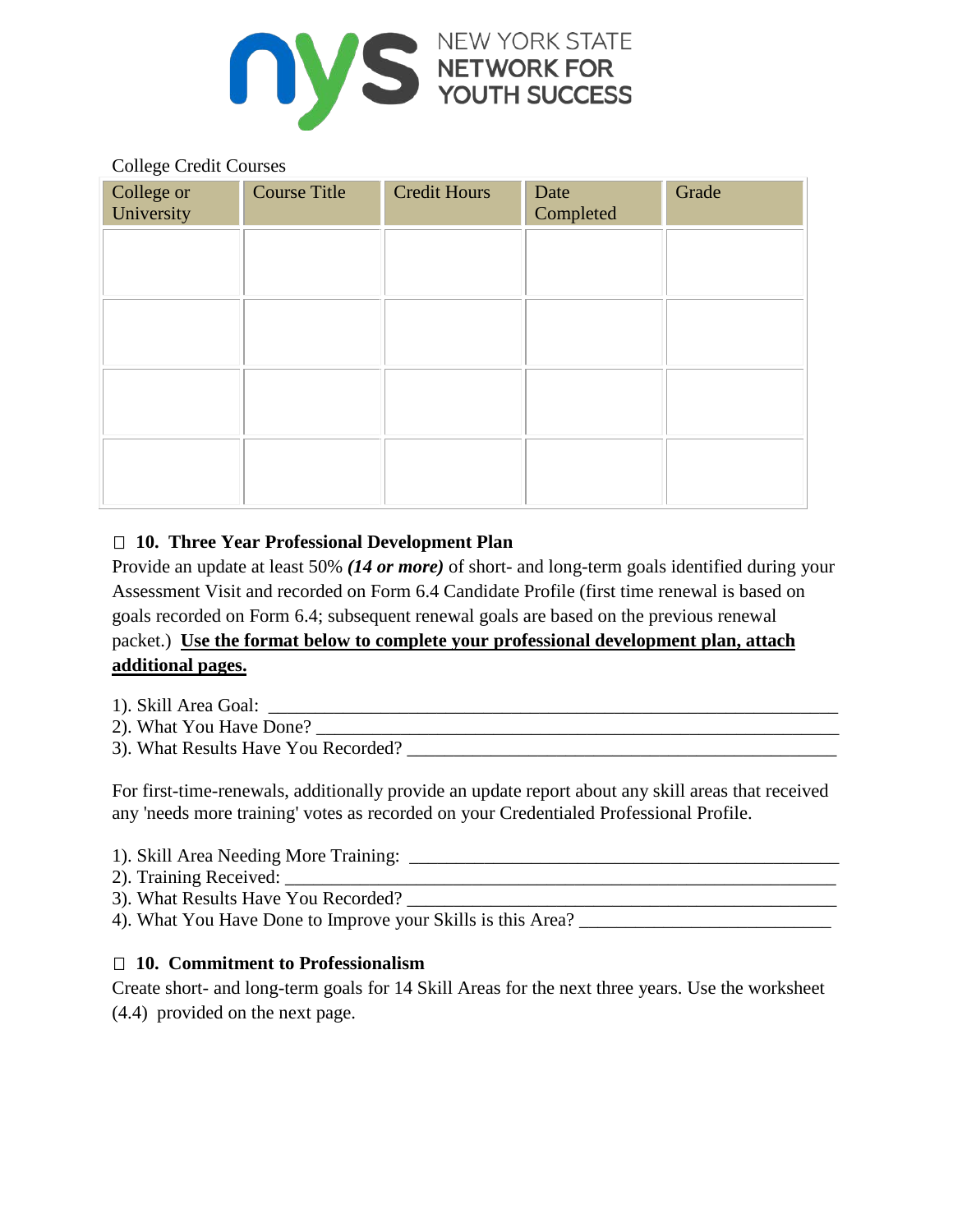

# **4.4 Short-and Long-Term Goals Worksheet**

Candidate Name \_\_\_\_\_\_\_\_\_\_\_\_\_\_\_\_\_\_\_\_\_\_\_\_\_\_\_\_\_\_\_\_\_\_\_\_\_\_\_\_\_\_\_\_\_\_\_

| Skill Area                                               | What I'll do and How I'll do it                                       | When I'll do it |  |  |  |  |  |
|----------------------------------------------------------|-----------------------------------------------------------------------|-----------------|--|--|--|--|--|
|                                                          | Professionalism: Specific, Measurable, Achievable, Relevant, Timely   |                 |  |  |  |  |  |
| Short-Term                                               |                                                                       |                 |  |  |  |  |  |
| Within 6                                                 |                                                                       |                 |  |  |  |  |  |
| months                                                   |                                                                       |                 |  |  |  |  |  |
| Long-Term                                                |                                                                       |                 |  |  |  |  |  |
| Within 3 years                                           |                                                                       |                 |  |  |  |  |  |
|                                                          |                                                                       |                 |  |  |  |  |  |
|                                                          | Child Development: Specific, Measurable, Achievable, Relevant, Timely |                 |  |  |  |  |  |
| Short-Term                                               |                                                                       |                 |  |  |  |  |  |
|                                                          |                                                                       |                 |  |  |  |  |  |
|                                                          |                                                                       |                 |  |  |  |  |  |
| Long-Term                                                |                                                                       |                 |  |  |  |  |  |
|                                                          |                                                                       |                 |  |  |  |  |  |
|                                                          |                                                                       |                 |  |  |  |  |  |
|                                                          | Safety: Specific, Measurable, Achievable, Relevant, Timely            |                 |  |  |  |  |  |
| Short-Term                                               |                                                                       |                 |  |  |  |  |  |
|                                                          |                                                                       |                 |  |  |  |  |  |
|                                                          |                                                                       |                 |  |  |  |  |  |
| Long-Term                                                |                                                                       |                 |  |  |  |  |  |
|                                                          |                                                                       |                 |  |  |  |  |  |
|                                                          |                                                                       |                 |  |  |  |  |  |
|                                                          | Health: Specific, Measurable, Achievable, Relevant, Timely            |                 |  |  |  |  |  |
| Short-Term                                               |                                                                       |                 |  |  |  |  |  |
|                                                          |                                                                       |                 |  |  |  |  |  |
|                                                          |                                                                       |                 |  |  |  |  |  |
| Long-Term                                                |                                                                       |                 |  |  |  |  |  |
|                                                          |                                                                       |                 |  |  |  |  |  |
|                                                          |                                                                       |                 |  |  |  |  |  |
| Self: Specific, Measurable, Achievable, Relevant, Timely |                                                                       |                 |  |  |  |  |  |
| Short-Term                                               |                                                                       |                 |  |  |  |  |  |
|                                                          |                                                                       |                 |  |  |  |  |  |
|                                                          |                                                                       |                 |  |  |  |  |  |
| Long-Term                                                |                                                                       |                 |  |  |  |  |  |
|                                                          |                                                                       |                 |  |  |  |  |  |
|                                                          |                                                                       |                 |  |  |  |  |  |
|                                                          | Guidance: Specific, Measurable, Achievable, Relevant, Timely          |                 |  |  |  |  |  |
| Short-Term                                               |                                                                       |                 |  |  |  |  |  |
|                                                          |                                                                       |                 |  |  |  |  |  |
| Long-Term                                                |                                                                       |                 |  |  |  |  |  |
|                                                          |                                                                       |                 |  |  |  |  |  |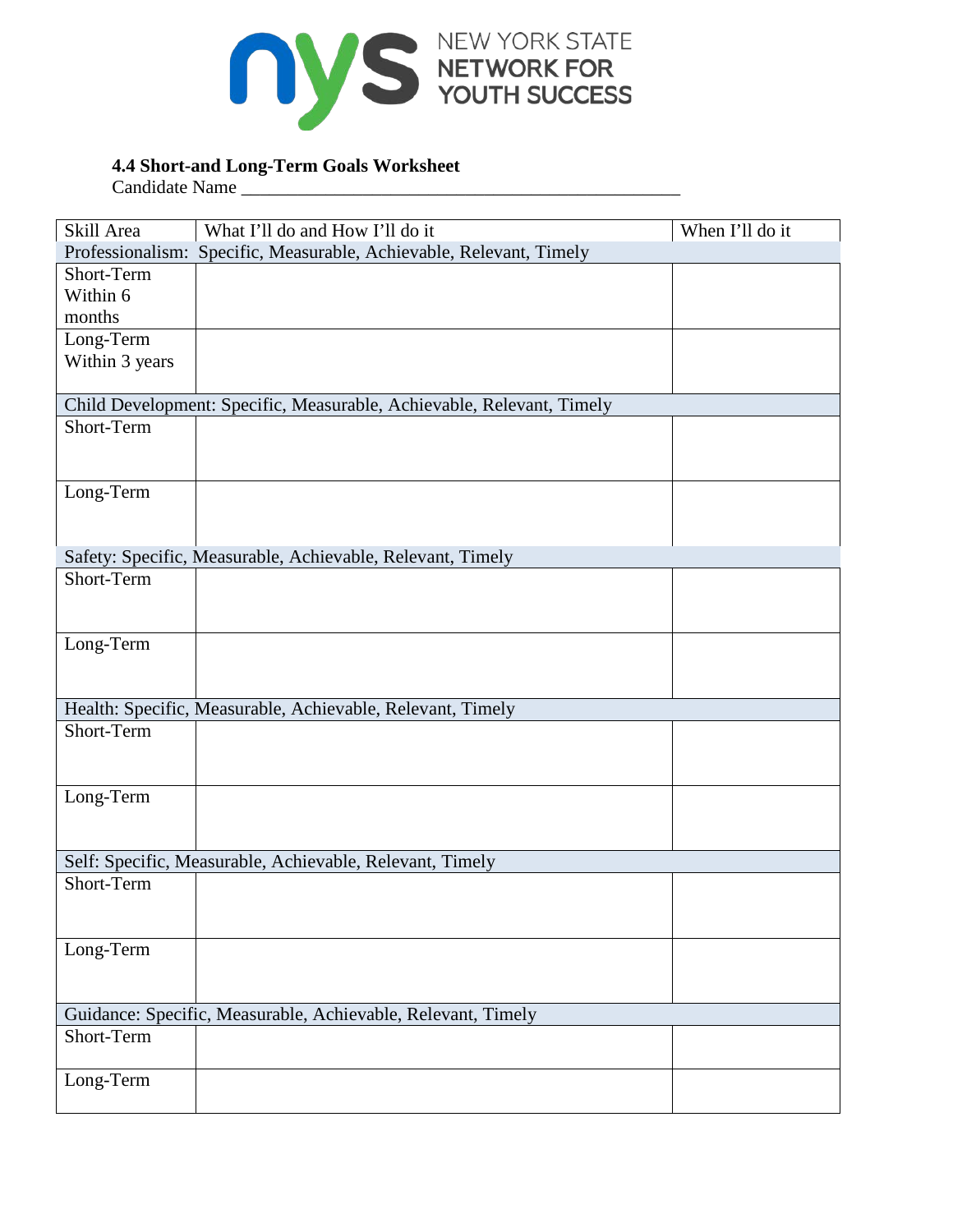

|            | Out of School Environments: Specific, Measurable, Achievable, Relevant, Timely     |  |
|------------|------------------------------------------------------------------------------------|--|
| Short-Term |                                                                                    |  |
| Long-Term  |                                                                                    |  |
|            | Creative: Specific, Measurable, Achievable, Relevant, Timely                       |  |
| Short-Term |                                                                                    |  |
| Long-Term  |                                                                                    |  |
|            | Physical: Specific, Measurable, Achievable, Relevant, Timely                       |  |
| Short-Term |                                                                                    |  |
| Longt-Term |                                                                                    |  |
|            | Cognitive: Specific, Measurable, Achievable, Relevant, Timely                      |  |
| Short-Term |                                                                                    |  |
| Long-Term  |                                                                                    |  |
|            | Communication: Specific, Measurable, Achievable, Relevant, Timely                  |  |
| Short-Term |                                                                                    |  |
| Long-Term  |                                                                                    |  |
|            | Social: Specific, Measurable, Achievable, Relevant, Timely                         |  |
| Short-Term |                                                                                    |  |
| Long-Term  |                                                                                    |  |
|            | Families: Specific, Measurable, Achievable, Relevant, Timely                       |  |
| Short-Term |                                                                                    |  |
| Long-Term  |                                                                                    |  |
|            | Program Operational Management: Specific, Measurable, Achievable, Relevant, Timely |  |
| Short-Term |                                                                                    |  |
| Long-Term  |                                                                                    |  |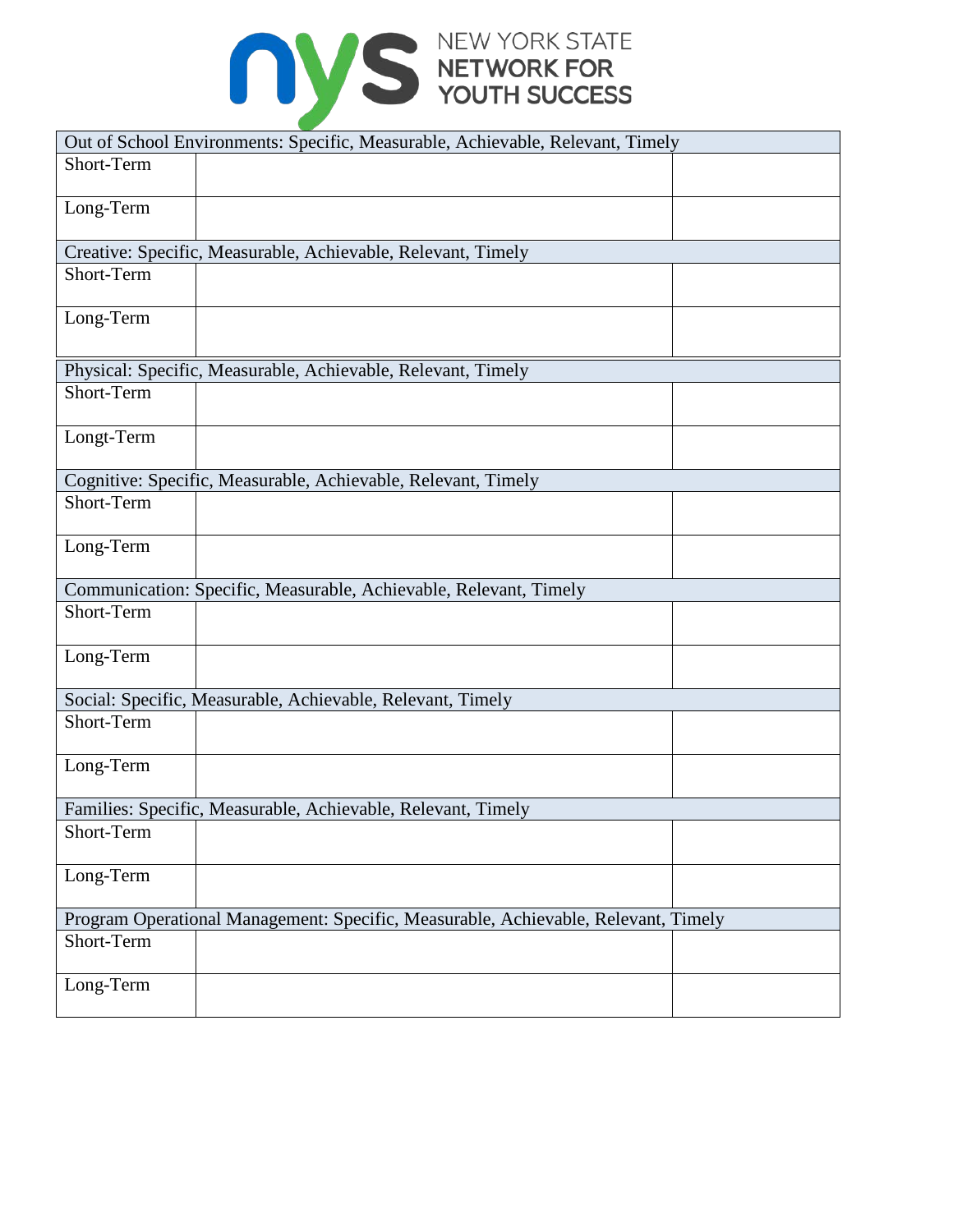

# School-Age Care Credential Renewal Documentation **ADVANCED PROFESSIONALS**

#### **Renewal Candidate Information**

| City:  | State: |                            |
|--------|--------|----------------------------|
| Phone: |        | Work Phone: Email Address: |

# Required Documentation

#### 1. **Comprehensive description of work experience for the past three (3) years**

It is expected that the majority of your work experience over the past three (3) years has been in the field of school-age care. Note variations in your employment (unemployed, change of jobs etc.). Any of these variations should be described and will be considered during the review of the application. (Attach additional pages if necessary.)

| Place of Employment |              | Dates of Employment |          |
|---------------------|--------------|---------------------|----------|
| Address             |              |                     |          |
| City                | <b>State</b> |                     | Zip Code |
| Supervisor's Name   | Phone        |                     |          |
| Title               |              |                     |          |
| Responsibilities    |              |                     |          |
|                     |              |                     |          |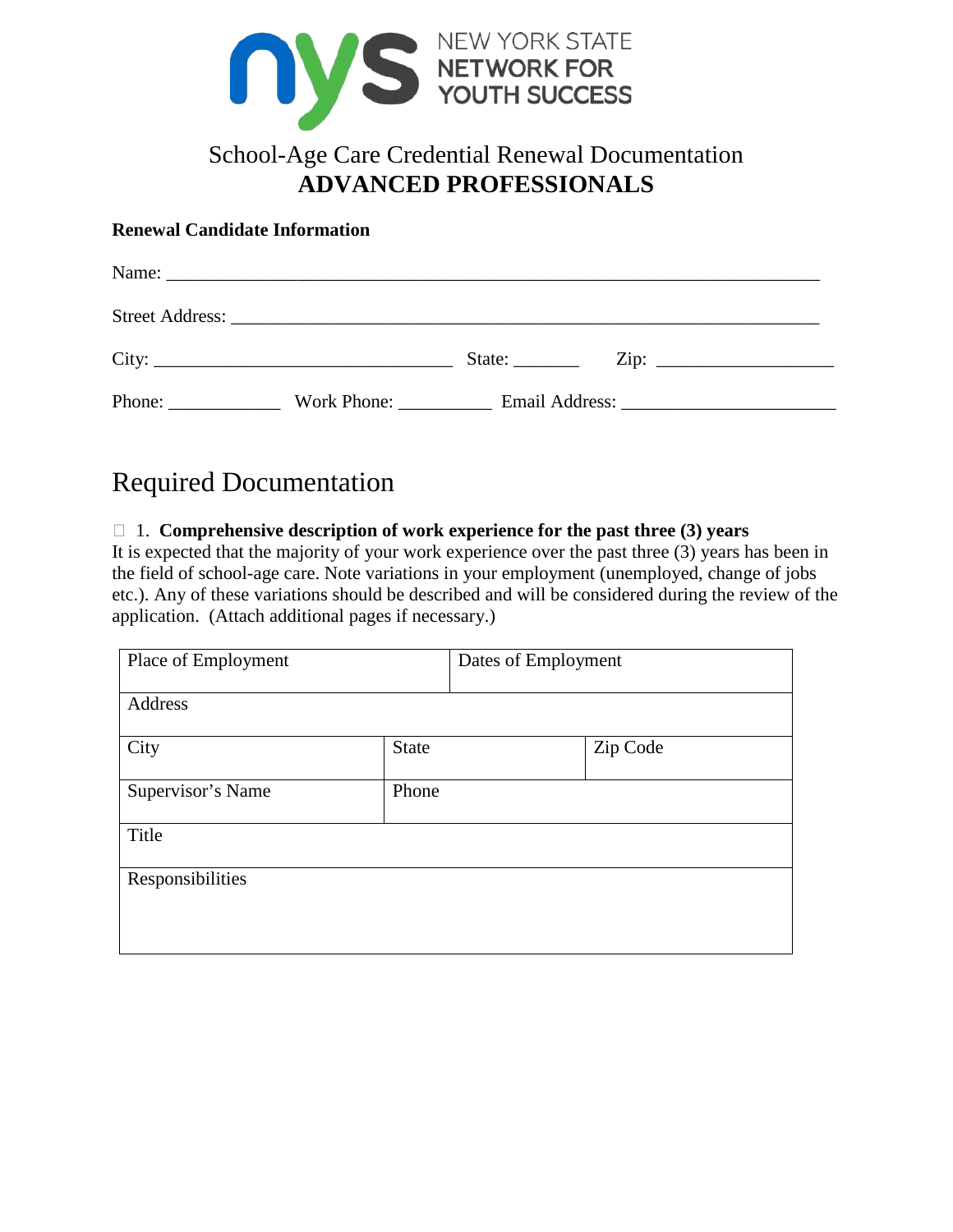

# 2. **Professional Membership – New York State Network for Youth Success**

In order to renew your credential, you must currently be a member of New York State Network for Youth Success. Submit a photocopy of your New York State Network for Youth Success membership certificate indicating that you have maintained membership in order to stay up-todate with the latest research, information, professional development opportunities, and to have access to a networking group of colleagues and fellow-professionals. *\*Please note: upon your next renewal, you will be required to show proof you maintained membership throughout the three-year period.*

# **3. Proof of Work in Out of School Time Functions**

Submit a letter from your most current supervisor that indicates your work experience - paid or unpaid.

# **4. Letter of Recommendation**

Submit a letter from a school-age care professional, colleague, community partner or supervisor who can knowledgeably speak to your competence in the field of school-age care or SACC program development, giving specific examples.

# **5. Updated Resume**

Submit a photocopy of your up-to-date resume.

# **6 Professional Development/Contributions to the Field**

Document proof of your personal professional development AND a contribution to the field. Use the lists below.

Select at least **ONE**

- Proof of personal professional development (30 hours)
- \_\_\_ Proof you attended 2 college classes relating to the field (Education, Adult Education, Management, etc.)

# Select at least **ONE**

- \_\_\_ Proof you have delivered professional development to the field
- (certificates, brochures, flyers)
- \_\_\_ Essay describing your involvement in a Regional Network
- \_\_\_ Essay describing your afterschool advocacy efforts
- \_\_\_ Endorsed 3 SAC Credential Candidates (Submit copies of Procedural Verification Forms)
- \_\_\_ Advised 3 SAC Credential Candidates (Submit copies of Request for Visit Forms)
- \_\_\_ Successfully coached one program through Network for Youth Success Accreditation
- (Provide name of program coached)
- \_\_\_ Other. Please call the Network for Youth Success before submitting.